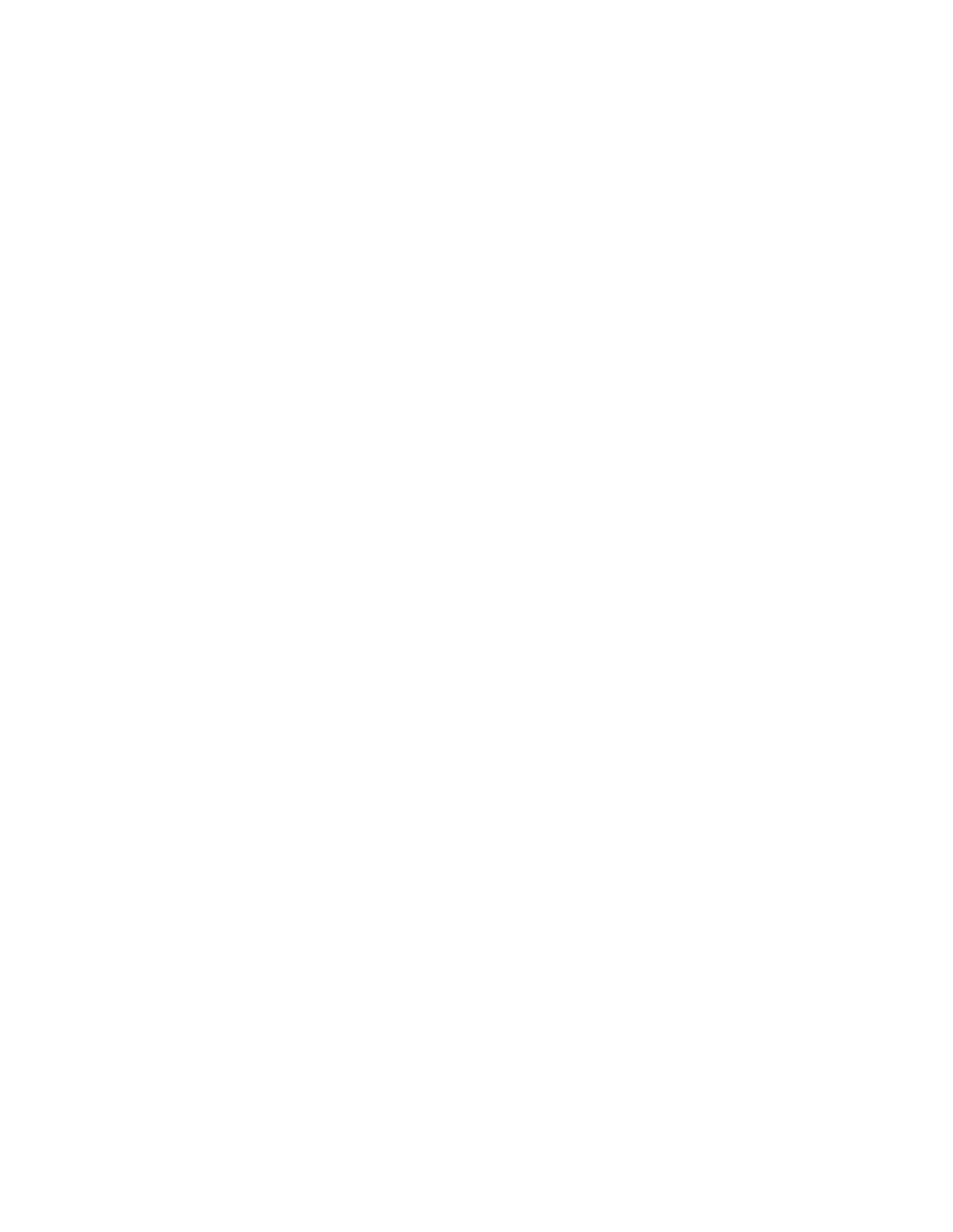AMEND CONTRACT WITH MUNICIPAL MAINTENANCE CO. FOR WTP MODIFICATIONS TO ADD GAC FILTRATION TO FILTER 4 AND APPROVE FINAL CHANGE ORDER NO. 1

WHEREAS, the Township Council, by previous Resolution, awarded a contract to Municipal Maintenance Co. for WTP modifications to add GAC filtration to filter at the Maple Shade Township Wastewater Treatment Plant; and

WHEREAS, Remington & Vernick Engineers, the Township's agent responsible for supervising the WTP modifications to add GAC filtration to Filter 4 at the Maple Shade Wastewater Treatment Plant, has advised the Township Council, by way of a May 14, 2020 correspondence and change order request and the submission of the appropriate certification that the original contract should be decreased and that said change does not materially expand upon the size, nature or scope of the original project as described in the specifications, said work being beyond the contemplation of the parties at the time of the execution of the original agreement and not being known until work commenced; and

WHEREAS, N.J.A.C. 5:30-11.1, et seq. provides that the Governing Body may authorize change orders and amend contracts in accordance with the procedures set forth in said regulations; and

WHEREAS, the Township's Chief Financial Officer, as required by N.J.A.C. 5:30-11.3, has reviewed the requested change order and has certified as to the availability of funds, said certification being attached hereto and made a part hereof; and

WHEREAS, the Township Council has reviewed the aforementioned request and desires to act favorably with respect to same and to amend the contract accordingly and to approve the change order.

NOW, THEREFORE, BE IT RESOLVED, by the Township Council of the Township of Maple Shade, in the County of Burlington and State of New Jersey, as follows:

1. That the Township Council, based upon the aforementioned certificate, hereby declares that there are sufficient funds and hereby directs the Township Chief Financial Officer to charge the expenditure against Ordinance No. as amended.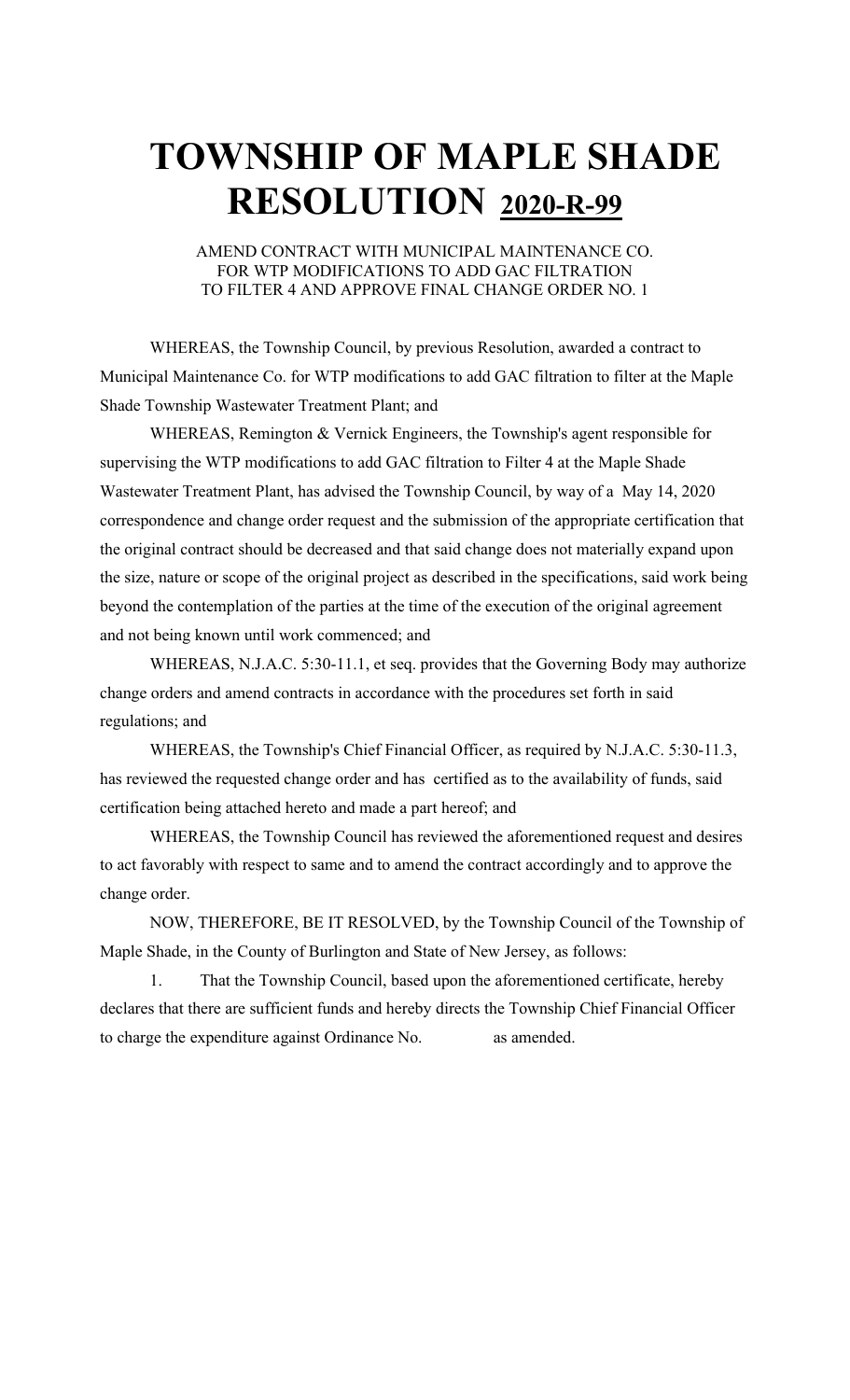2. That the Township Council hereby amends the subject contract and decreases the contract price in the amount of \$5,945.00, from \$76,000.00 to \$70,055.00, in accordance with the terms and conditions of the aforementioned certification and May 14, 2020

correspondence and change order final request, said certification, correspondence and request being attached hereto as Exhibit A and made a part hereof.

3. That the Township Council hereby directs the Township Mayor and Clerk to execute any and all documents necessary to effectuate the terms of this Resolution and which are prepared by or reviewed by the Township Attorney.

### **CERTIFICATION**

I hereby certify the foregoing to be a true copy of a Resolution adopted by the Maple Shade Township Council at a meeting held on May 28, 2020.

Andrea T. McVeigh, Township Clerk

 $\overline{\phantom{a}}$ 

| DATE: May 28, 2020 |               |               |             |             |                |               |
|--------------------|---------------|---------------|-------------|-------------|----------------|---------------|
| <b>COUNCIL</b>     | <b>MOTION</b> | <b>SECOND</b> | <b>AYES</b> | <b>NAYS</b> | <b>ABSTAIN</b> | <b>ABSENT</b> |
| Kauffman           |               |               |             |             |                |               |
| Manchello          |               | x             |             |             |                |               |
| <b>Nunes</b>       |               |               |             |             |                |               |
| Wiest              | X.            |               |             |             |                |               |
| Volpe              |               |               |             |             |                |               |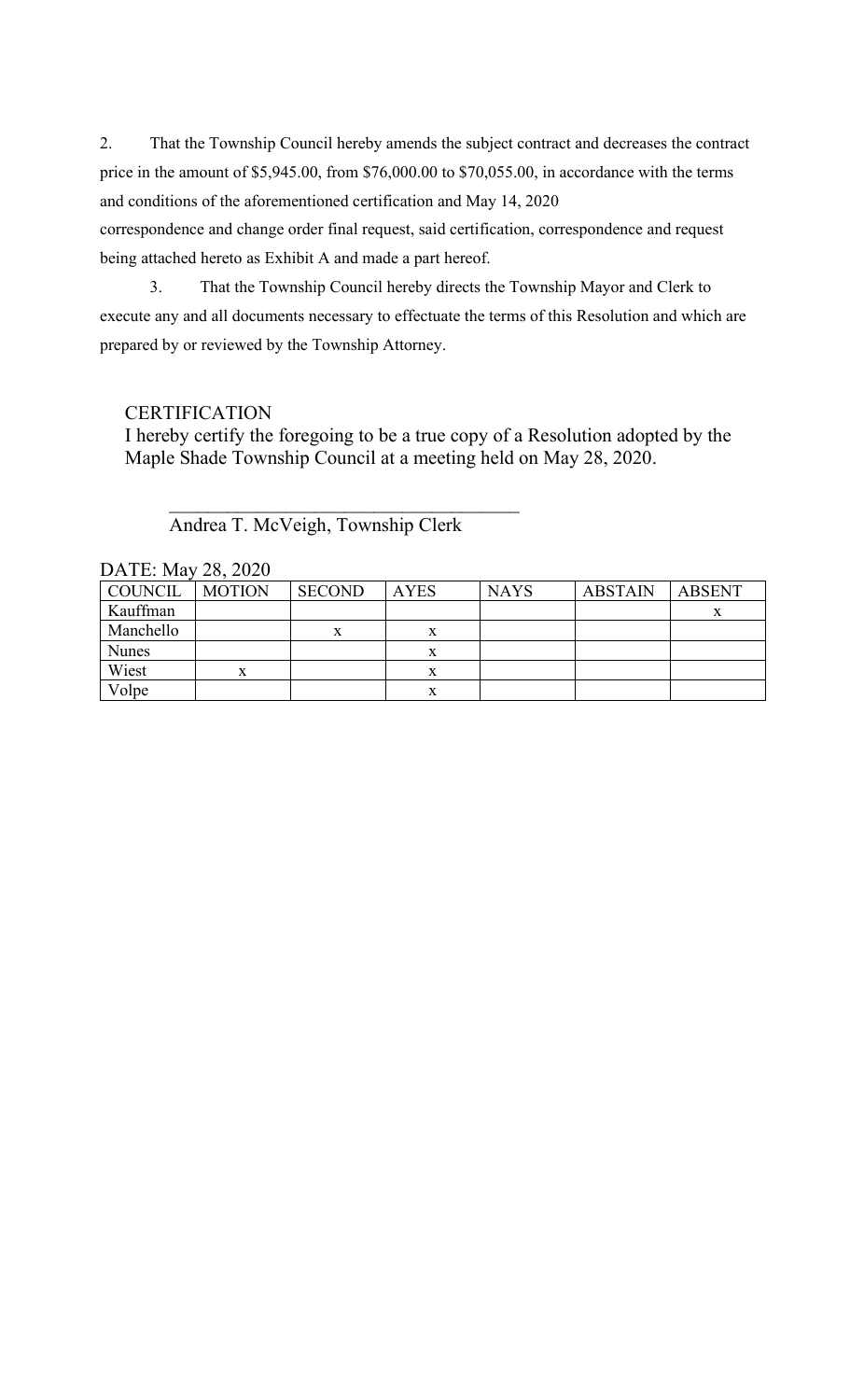#### AMENDMENT TO CONTRACT # AND FINAL CHANGE ORDER NO. 1

THIS AGREEMENT entered into this day of , 2020 by and between **MUNICIPAL MAINTENANCE CO.,** having its principal place of business at 1352 Taylors Lane, Cinnaminson, New Jersey (08077) (hereinafter referred to as "**CONTRACTOR**") and the **TOWNSHIP OF MAPLE SHADE**, a municipal corporation organized under the laws of the State of New Jersey, having its principal place of business at the Municipal Building, 200 Stiles Avenue, Maple Shade, New Jersey (08052) (hereinafter referred to as "**TOWNSHIP**");

#### **W I T N E S S E T H**

WHEREAS, the Contractor has been awarded a contract by the Township for WTP modifications to add GAC filtration to Filter 4 at the Maple Shade Wastewater Treatment Plant, in accordance with the terms and conditions set forth in Contract  $\#$  ; and

WHEREAS, Remington & Vernick Engineers, the Township Agent responsible for supervising the WTP modifications to add GAC filtration to Filter 4 at the Maple Shade Wastewater Treatment Plant, has advised the Township Council, by way of a correspondence dated May 14, 2020, and of the submission of the appropriate certification, that the Contractor has requested an approval of an amendatory contract to authorize a decrease in construction administration for the aforesaid purposes; and

WHEREAS, the Township Council has reviewed said request and change order and desires to act favorably pursuant thereto as per Resolution R-2020- .

NOW, THEREFORE, in consideration of the mutual covenants, agreements and terms and conditions contained herein, the parties hereby agree as follows:

1. The parties agree that Contract # is hereby amended to decrease the amount due and owing to Municipal Maintenance Co. in the amount of 5,945.00.

2. The parties hereby agree to amend said contract to decrease the price from from \$76,000.00 to \$70,055.00.

3. The parties agree that the terms, conditions, agreements and understandings contained in this amendatory contract constitutes the entire agreement between the parties.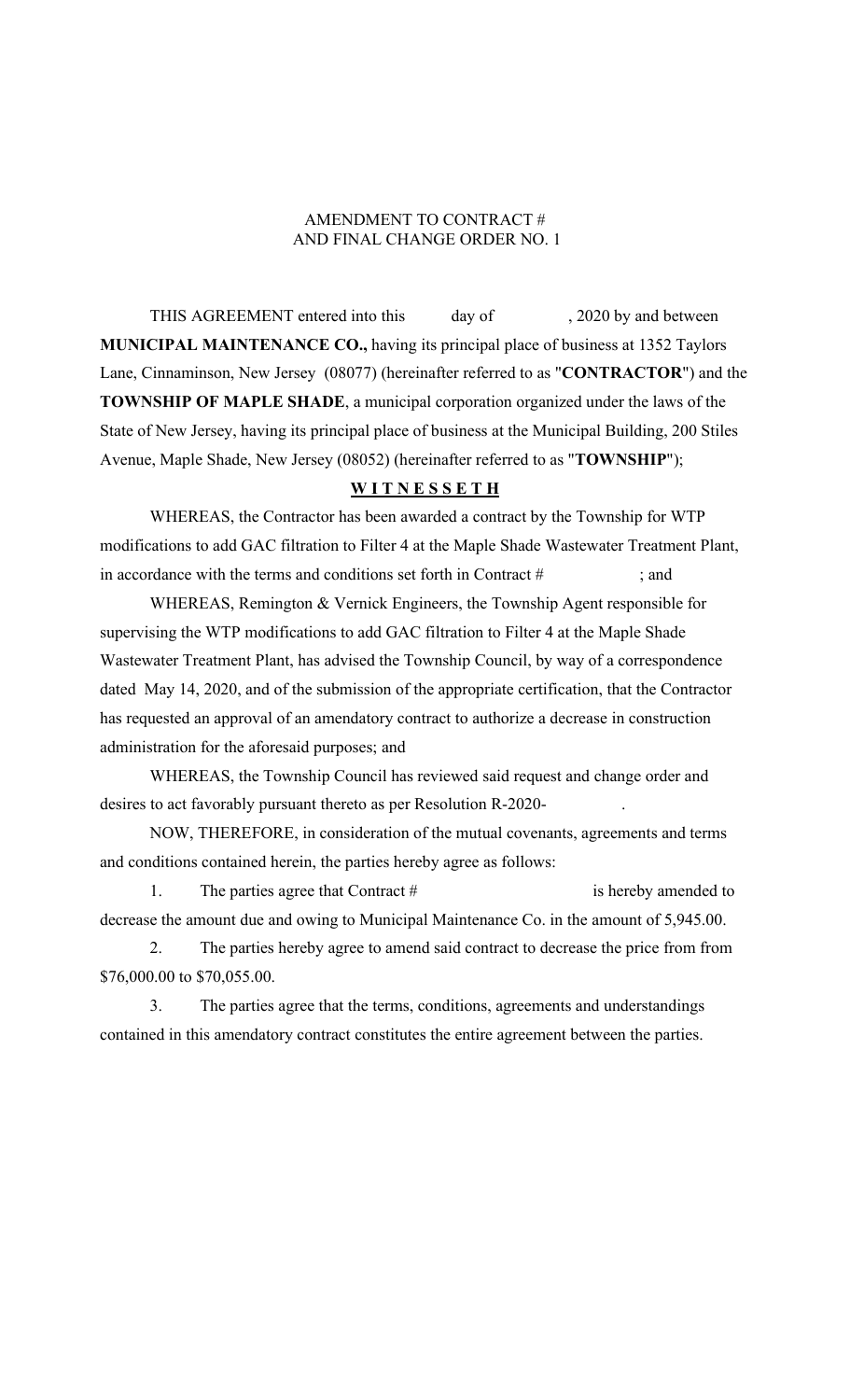IN WITNESS WHEREOF, the parties hereto have set hands and seal the above day and date as written above.

TOWNSHIP OF MAPLE SHADE

ATTEST:

BY:\_\_\_\_\_\_\_\_\_\_\_\_\_\_\_\_\_\_\_\_\_\_\_\_\_\_\_\_

CLAIRE VOLPE, Mayor

ANDREA T. DeGOLIA, Township Clerk

MUNICIPAL MAINTENANCE CO.

ATTEST:

BY\_\_\_\_\_\_\_\_\_\_\_\_\_\_\_\_\_\_\_\_\_\_\_\_\_\_\_\_\_\_\_\_\_

BY:\_\_\_\_\_\_\_\_\_\_\_\_\_\_\_\_\_\_\_\_\_\_\_\_\_\_\_\_\_\_\_\_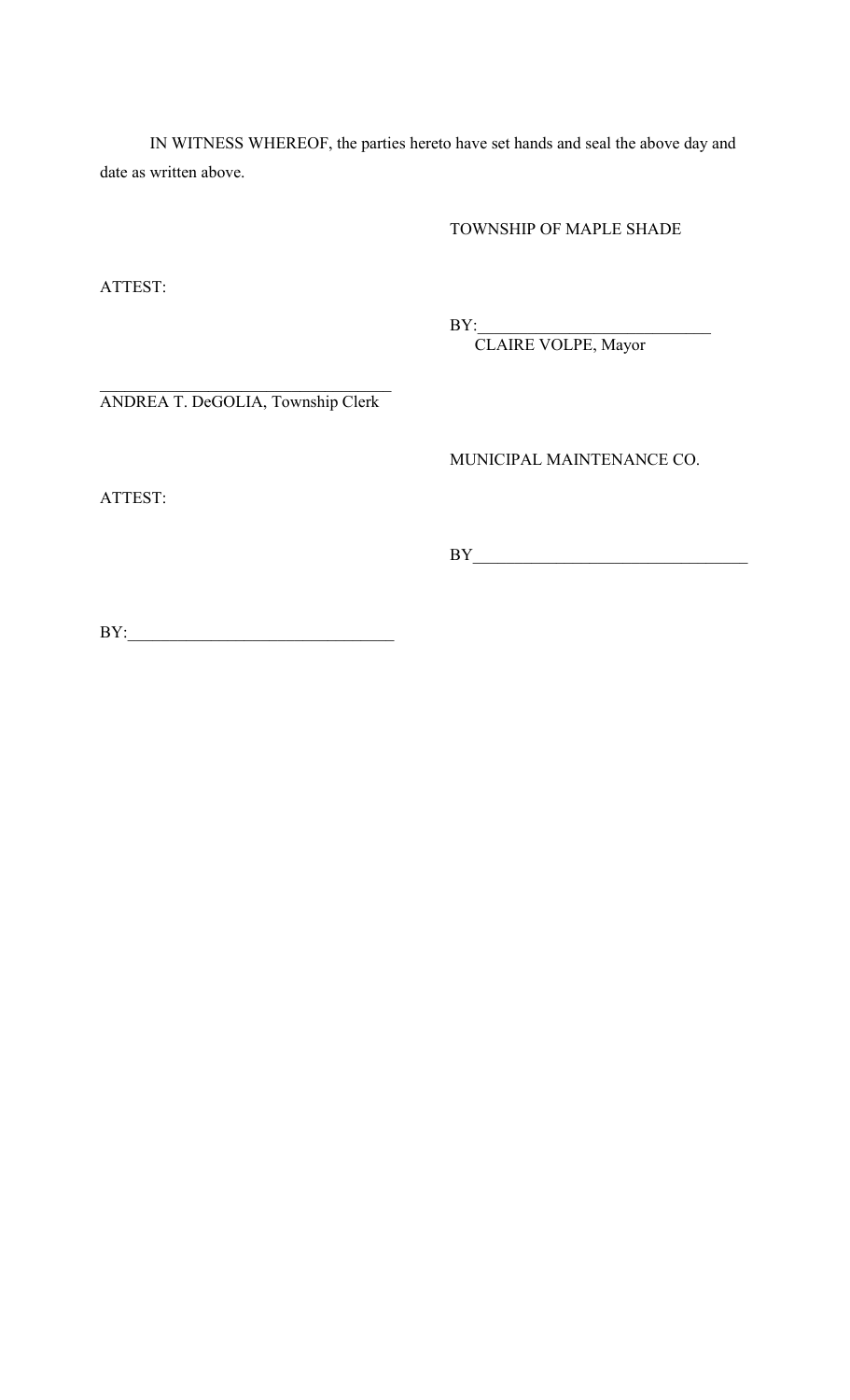#### AWARD OF CONTRACT TO PIONEER PIPE CONTRACTOR'S, INC. FOR BEECHWOOD AVENUE WATER MAIN REPLACEMENT FOR THE AMOUNT OF \$421,236.50

WHEREAS, the Township Council has determined to provide for the replacement of water main on Beechwood Avenue, same being more particularly described in specifications which are on file in the Office of the Township Clerk and available for public inspection during regular business hours; and

WHEREAS, the Township Utility Engineer has publicly advertised for bids and has received and opened bids on May 19, 2020 for the purpose of awarding a contract for the aforementioned purpose and has recommended that the Township Council award said contract to that entity identified as the lowest responsive and responsible bidder; and

WHEREAS, the Township's Chief Financial Officer, as required by N.J.A.C. 5:30-1, has certified that there are sufficient funds available for the purpose of awarding a contract to said entity, said certification being attached hereto and made a part hereof.

NOW, THEREFORE, BE IT RESOLVED, by the Township Council of the Township of Maple Shade, in the County of Burlington and State of New Jersey, as follows:

1. That the Township Council, based upon the aforementioned certificate, hereby declares that there are sufficient funds available for the aforesaid purpose, and the Township Council hereby directs that the hereinafter expenditure be charged against:

2. That the Township Council, hereby awards a contract to Pioneer Pipe Contractors, Inc., 2682 Glassboro Crosskeys Road, Sewell, NJ (08080) the said entity for the aforesaid purpose for the amount of \$421,236.50, representing bid items 1 through 33 inclusive as available funding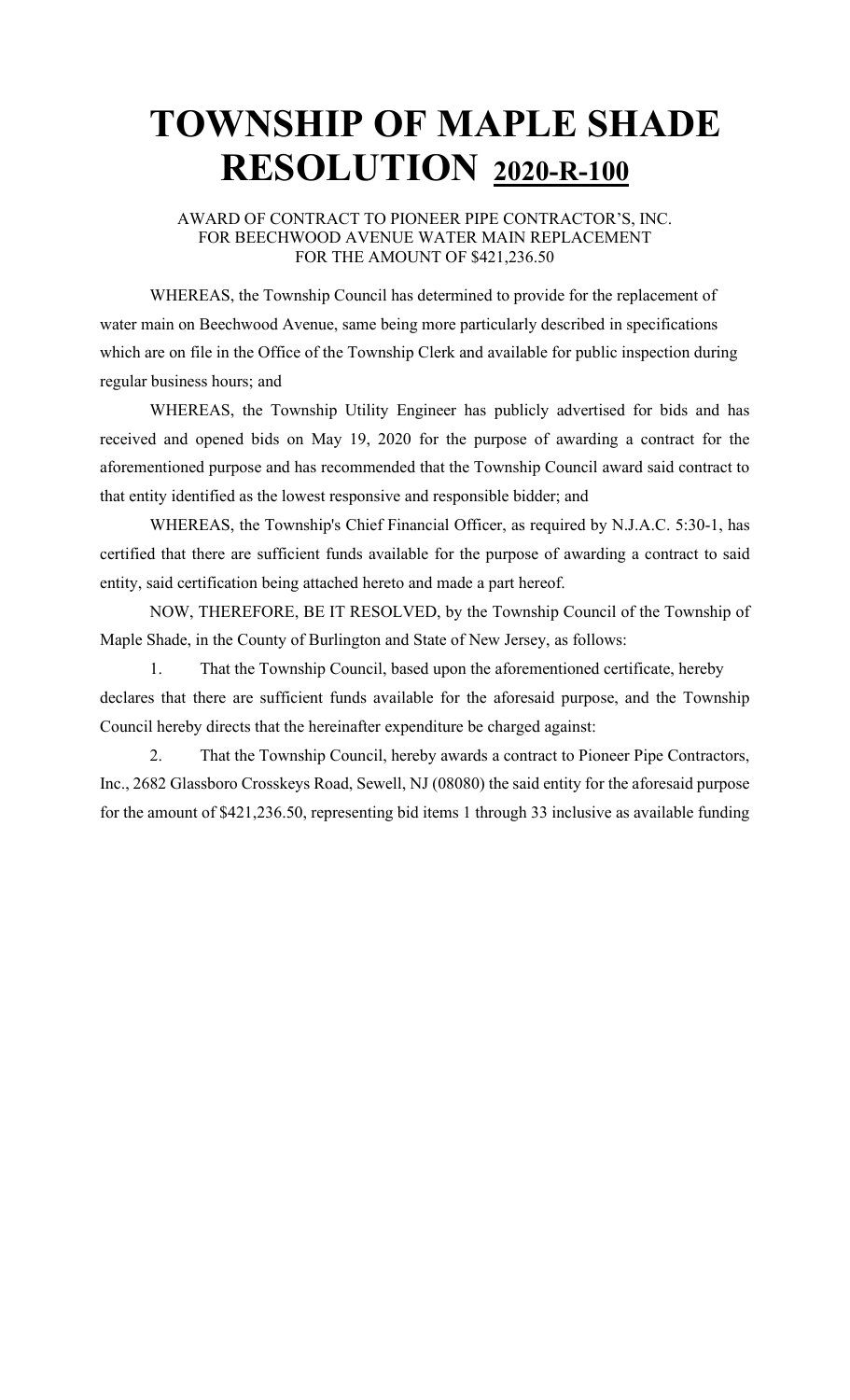permits, in accordance with the terms and conditions of the Bid Proposal, the Notice to Bidders and Specifications, copies of which are on file in the Office of the Township Clerk and available for public inspection during regular business hours.

3. That the Township Council hereby directs the Township Mayor and Clerk execute any contract documents which are necessary to effectuate the terms of this Resolution and which shall be prepared by or reviewed by the Office of the Township Attorney.

## **CERTIFICATION**

I hereby certify the foregoing to be a true copy of a Resolution adopted by the Maple Shade Township Council at a meeting held on May 28, 2020.

## Andrea T. McVeigh, Township Clerk

 $\overline{\phantom{a}}$ 

| <b>COUNCIL</b> | <b>MOTION</b> | <b>SECOND</b> | <b>AYES</b> | <b>NAYS</b> | <b>ABSTAIN</b> | <b>ABSENT</b> |
|----------------|---------------|---------------|-------------|-------------|----------------|---------------|
| Kauffman       |               |               |             |             |                | $\Lambda$     |
| Manchello      |               | x             | x           |             |                |               |
| <b>Nunes</b>   |               |               | x           |             |                |               |
| Wiest          | x             |               | x           |             |                |               |
| Volpe          |               |               |             |             |                |               |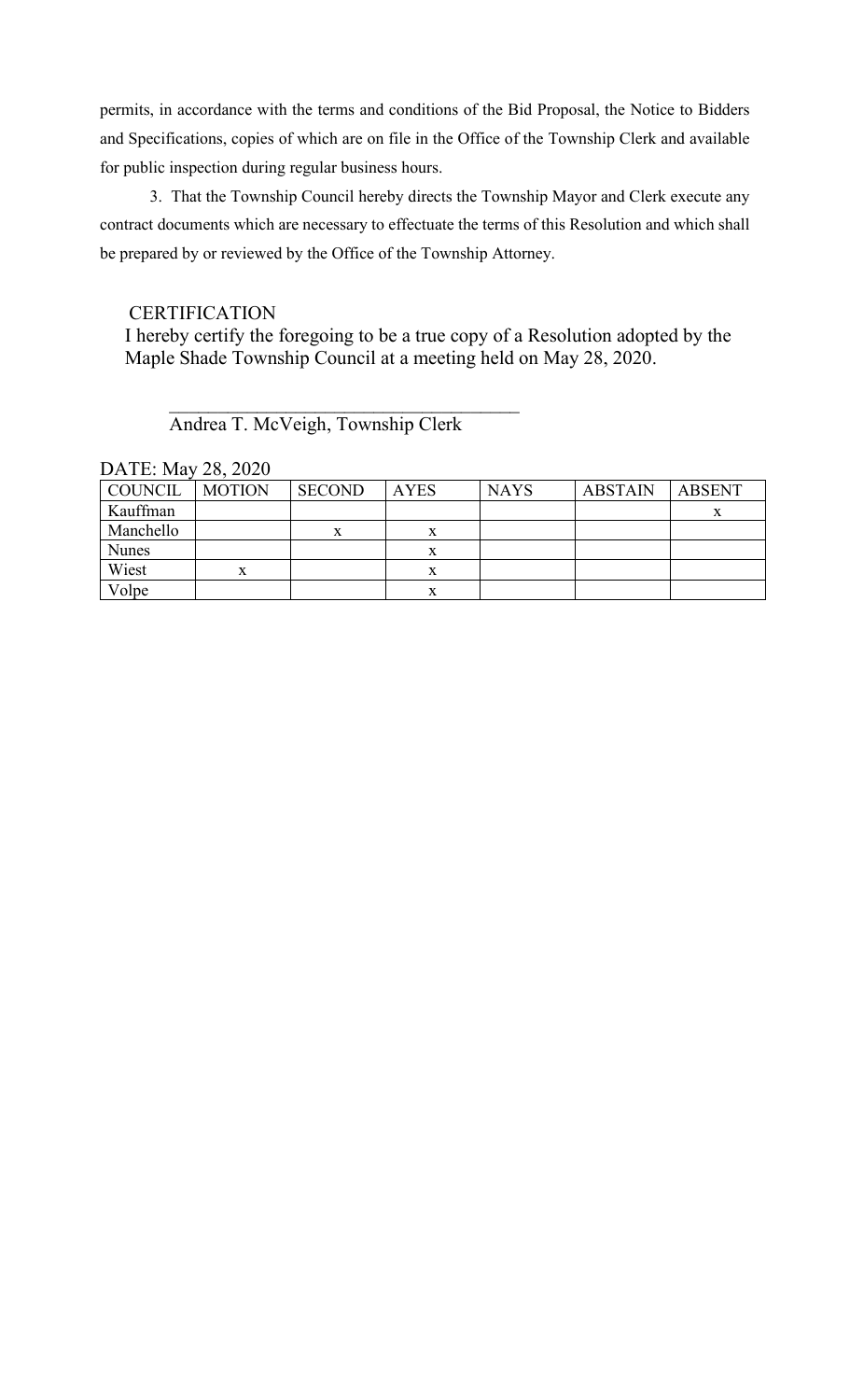AWARD OF CONTRACT TO BOOTH MECHANICAL, INC. FOR THE REPLACEMENT OF RETURN WATER PIPING AT THE PARK AVENUE WASTEWATER TREATMENT PLANT FOR THE AMOUNT OF \$76,124.40

WHEREAS, the Township Council has determined to provide for the replacement of return water piping at the Park Avenue Wastewater Treatment Plant, same being more particularly described in specifications which are on file in the Office of the Township Clerk and available for public inspection during regular business hours, and

WHEREAS, the Township Utility Engineer has publicly advertised for bids and received and opened bids on May 19, 2020 in accordance with the Local Public Contracts Law, N.J.S.A. 40A:11-2 *et seq.* and has informed the Township Manager that a certain entity is the lowest, qualified responsible bidder for said contract and has recommended that the Township Council award said contract or reject said bids within sixty (60) days as required by N.J.S.A. 40A:11-4; and

WHEREAS, the Township's Chief Financial Officer, as required by N.J.A.C. 5:30-1, has certified that there are sufficient funds available for the purpose of awarding a contract to said entity, said certification being attached hereto and made a part hereof.

NOW, THEREFORE, BE IT RESOLVED, by the Township Council of the Township of Maple Shade, in the County of Burlington and State of New Jersey, as follows:

1. That the Township Council, based upon the aforementioned certificate, hereby declares that there are sufficient funds available for the aforesaid purpose, and the Township Council hereby directs that the hereinafter expenditure be charged against:

2. That the Township Council, hereby awards a contract to Booth Mechanical, Inc., 42 N. Lippincott Avenue, Maple Shade, NJ (08052) for the amount of \$76,124.40, representing bid items 1 through 20 inclusive as available funding permits, in accordance with the terms and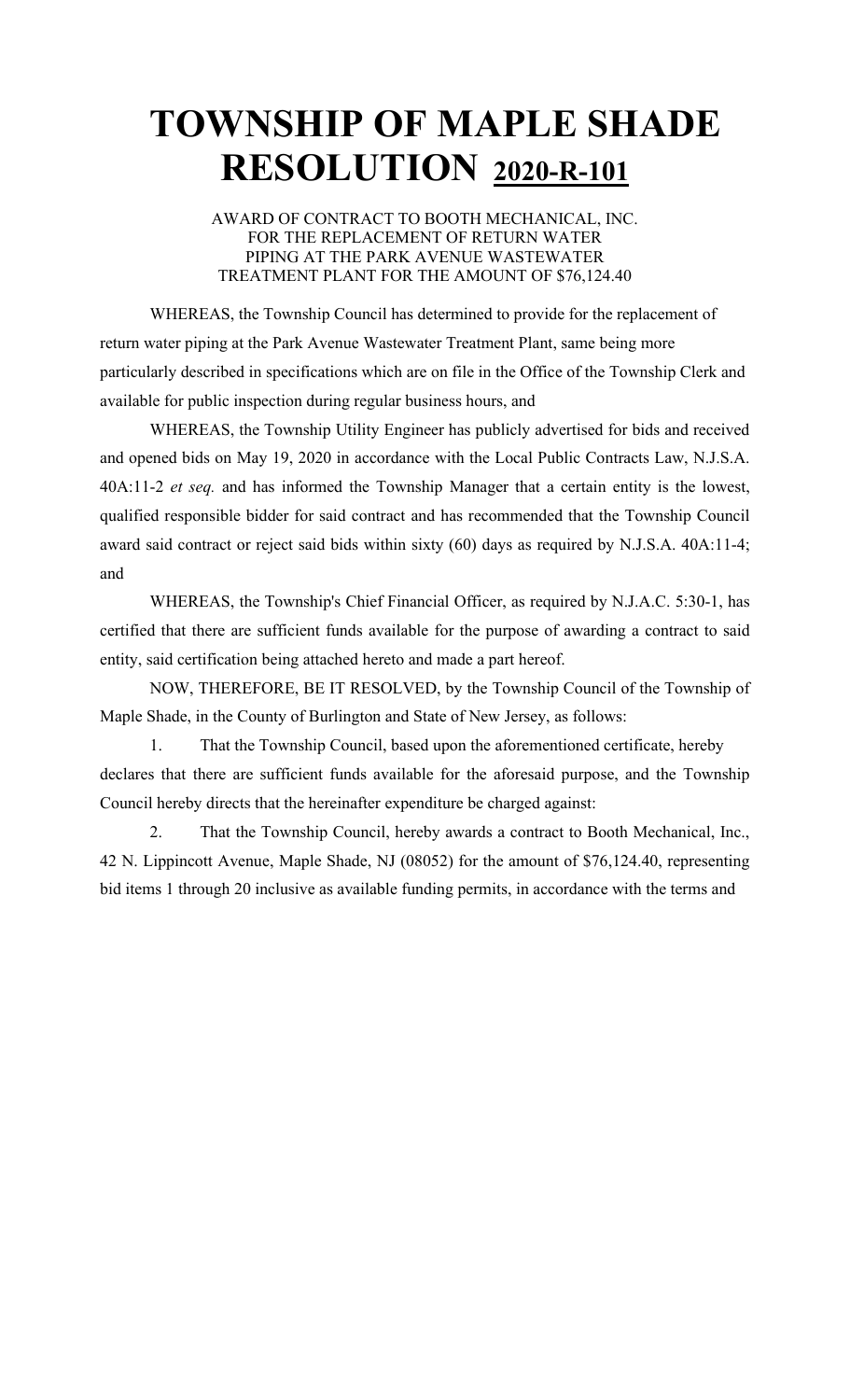conditions of the Bid Proposal, the Notice to Bidders and Specifications, copies of which are on file in the Office of the Township Clerk and available for public inspection during regular business hours.

3. That the Township Council hereby directs the Township Mayor and Clerk execute any contract documents which are necessary to effectuate the terms of this Resolution and which shall be prepared by or reviewed by the Office of the Township Attorney.

## **CERTIFICATION**

I hereby certify the foregoing to be a true copy of a Resolution adopted by the Maple Shade Township Council at a meeting held on May 28, 2020.

## $\overline{\phantom{a}}$ Andrea T. McVeigh, Township Clerk

DATE: May 28, 2020

| COUNCIL      | <b>MOTION</b> | <b>SECOND</b> | <b>AYES</b> | <b>NAYS</b> | <b>ABSTAIN</b> | ABSENT |
|--------------|---------------|---------------|-------------|-------------|----------------|--------|
| Kauffman     |               |               |             |             |                |        |
| Manchello    |               |               |             |             |                |        |
| <b>Nunes</b> |               |               |             |             |                |        |
| Wiest        |               |               |             |             |                |        |
| Volpe        |               |               |             |             |                |        |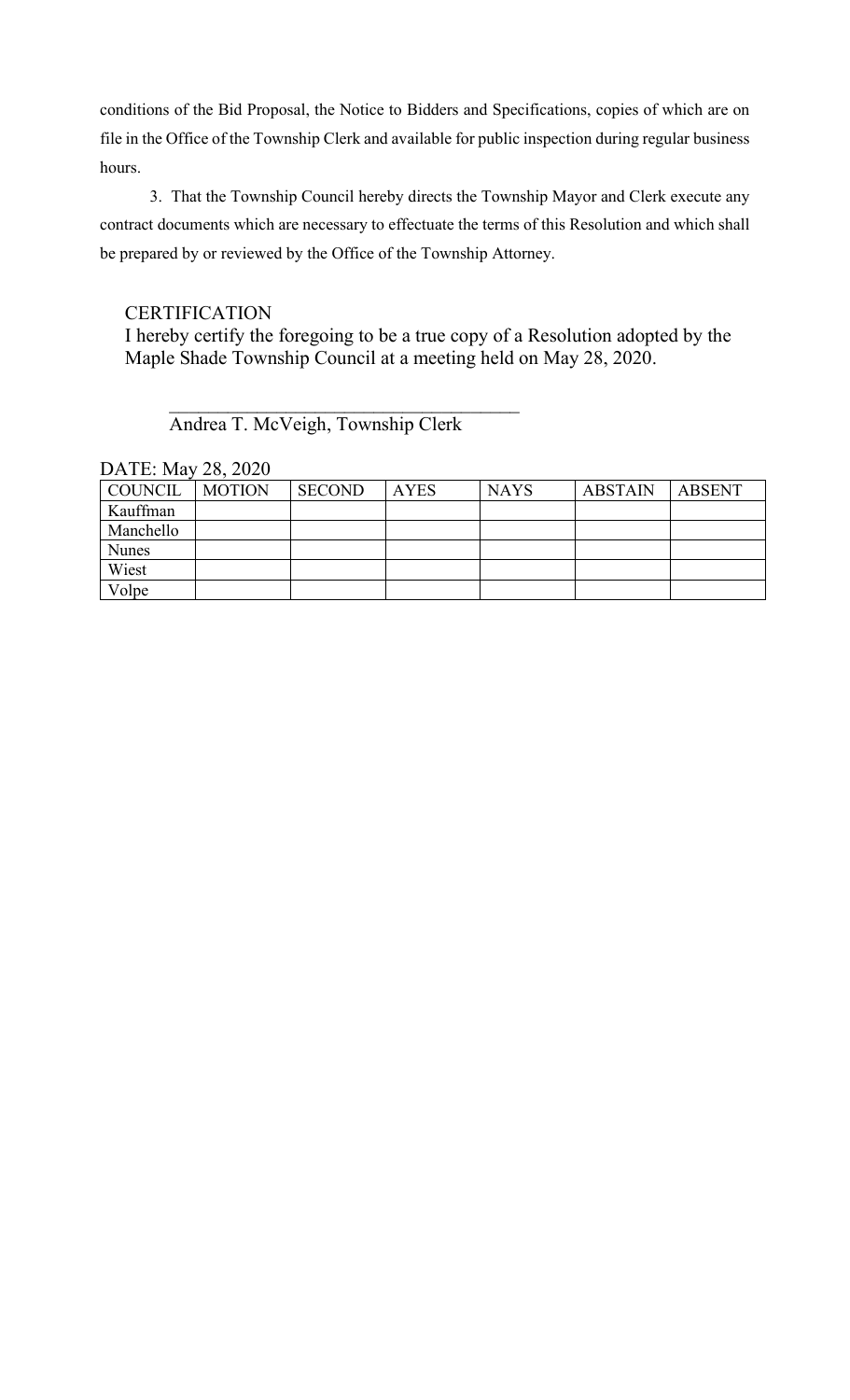#### AUTHORIZE EXECUTION OF BRANCH SERVICE AGREEMENT WITH RESPECT TO TOWNSHIP LIBRARY

WHEREAS, the Township of Maple Shade presently maintains a library for the use of the Township and other County member community residents; and

WHEREAS, the Township of Maple Shade desires that the Township Library continue as a branch of the Burlington County Library System and the Burlington County Library Commission desires that the Maple Shade Township Library continue as a branch of the Burlington County Library System; and

WHEREAS, the Township Manager is in receipt of a Branch Service Agreement with respect thereto and has recommended that the Township Council enter into same; and

WHEREAS, the Township Council has reviewed said recommendation and desires to act favorably with respect thereto.

NOW, THEREFORE, BE IT RESOLVED, by the Township Council of the Township of Maple Shade, in the County of Burlington and State of New Jersey, as follows:

1. That the Township Council, for the aforementioned reasons, hereby

desires to enter into the Branch Service Agreement with the Burlington County Library Commission.

2. That the Township Council, for the aforementioned reasons, hereby

directs the Township Mayor and Clerk to execute any and all documents in order

to effectuate the terms of this Resolution.

#### **CERTIFICATION**

I hereby certify the foregoing to be a true copy of a Resolution adopted by the Maple Shade Township Council at a meeting held on May 28, 2020.

 $\overline{\mathcal{L}}$ Andrea T. McVeigh, Township Clerk

| $P_{11111}$ . $P_{123}$ |               |               |             |             |                |               |  |  |
|-------------------------|---------------|---------------|-------------|-------------|----------------|---------------|--|--|
| COUNCIL                 | <b>MOTION</b> | <b>SECOND</b> | <b>AYES</b> | <b>NAYS</b> | <b>ABSTAIN</b> | <b>ABSENT</b> |  |  |
| Kauffman                |               |               |             |             |                |               |  |  |
| Manchello               |               | л             | △           |             |                |               |  |  |
| <b>Nunes</b>            |               |               |             |             |                |               |  |  |
| Wiest                   | x             |               |             |             |                |               |  |  |
| Volpe                   |               |               |             |             |                |               |  |  |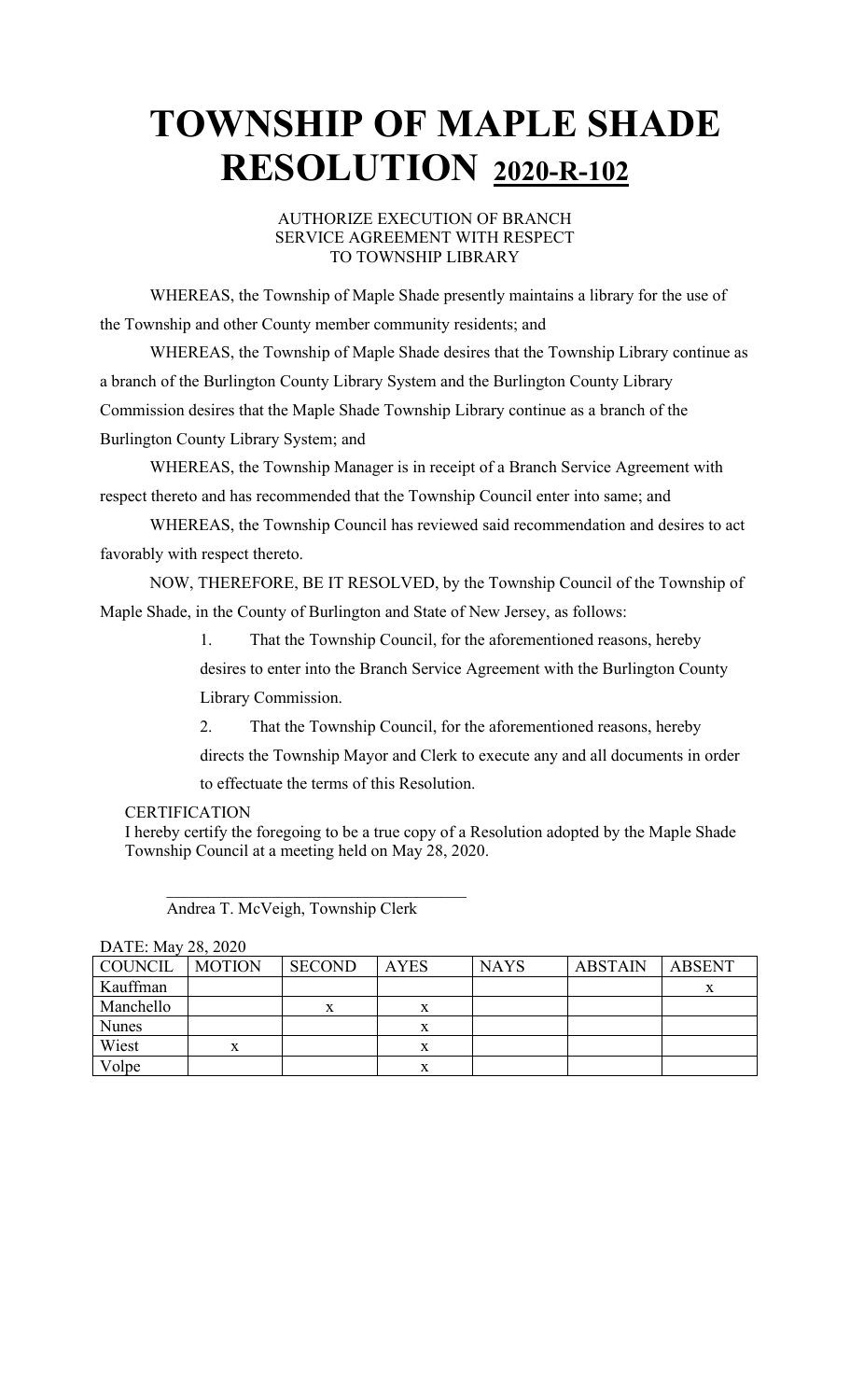#### AUTHORIZE CONTINUED WAIVER FROM COMPLIANCE WITH TOWNSHIP CODE SECTION 128 FOR MAPLE SHADE SCHOOL DISTRICT CONSTRUCTION THROUGH DECEMBER 2020

WHEREAS, pursuant to prior resolutions, the Township Council granted temporary waivers from compliance with Chapter 128 of the Township Code (Noise restrictions) to the Maple Shade Township School District to facilitate the District-wide school construction projects which began on or about June 24, 2019; and

WHEREAS, the latest relief granted is to expire on June 30, 2020; and

WHEREAS, the School District has requested a continuation of the noise waiver for the duration of the calendar year and additional relief to permit construction on Sundays, as needed; and

WHEREAS, Council considered the circumstances presented by the School District and having received no complaints from neighboring residents, determined to provide continued relief on a limited basis.

NOW THEREFORE, BE IT RESOLVED by the Township Council of the Township of Maple Shade, County of Burlington as follows:

1. For the period from June 30, 2020 through December 31, 2020, construction on the school district buildings may commence at 6:30 a.m. and continue until 8 p.m. Monday through Saturday;

2. For the period from June 30 through December 31, 2020, Sunday construction shall be permitted between the hours of 10 a.m. and 6 p.m. provided that the School District notifies the Township Manager no later than 48 hours prior to the Sunday for which relief is requested and the Manager approves the same.

3.Should there be any violation of the extended hours provided, Council may modify or terminate this waiver, as it deems appropriate.

4. The School District shall return to the Township Council on or before December 10, 2020, to determine whether and under what conditions the waiver may continue.